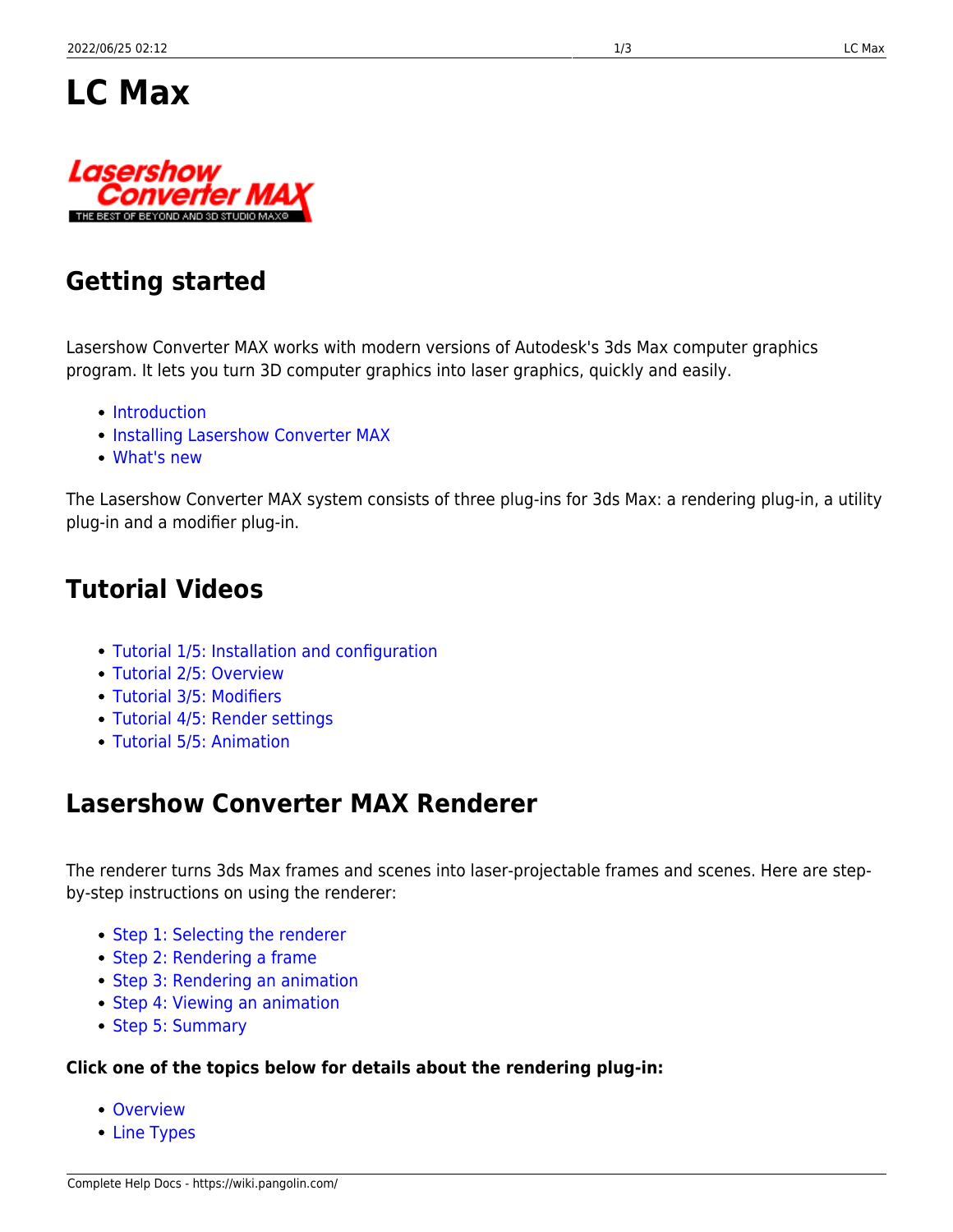- [Line Color](https://wiki.pangolin.com/doku.php?id=tools:lcmax:line_color)
- [Filter settings](https://wiki.pangolin.com/doku.php?id=tools:lcmax:filter_settings)
- [Laser Output](https://wiki.pangolin.com/doku.php?id=tools:lcmax:laser_output)
- [Ultra-smooth refresh-based rendering](https://wiki.pangolin.com/doku.php?id=tools:lcmax:ultra-smooth_refresh-based_rendering)
- [Include Z-axis data in laser frames](https://wiki.pangolin.com/doku.php?id=tools:lcmax:include_z-axis_data_in_laser_frame)

# **Lasershow Converter MAX Utility**

The utility plug-in lets you adjust aspects of how 3ds Max objects will be drawn by the renderer. Click one of the topics below for details.

- [Overview](https://wiki.pangolin.com/doku.php?id=tools:lcmax:utility_overview)
- [Laser Preview](https://wiki.pangolin.com/doku.php?id=tools:lcmax:laser_preview)
- [About object settings](https://wiki.pangolin.com/doku.php?id=tools:lcmax:about_object_settings)
- [Object Quick-Setup](https://wiki.pangolin.com/doku.php?id=tools:lcmax:object_quick-setup)
- [Object Line Types](https://wiki.pangolin.com/doku.php?id=tools:lcmax:object_line_types)
- [Object Line Color](https://wiki.pangolin.com/doku.php?id=tools:lcmax:object_line_color)
- [Object Filter Settings](https://wiki.pangolin.com/doku.php?id=tools:lcmax:object_filter_settings)
- [Object Point Spacing](https://wiki.pangolin.com/doku.php?id=tools:lcmax:object_point_spacing)
- [Object Soft Line](https://wiki.pangolin.com/doku.php?id=tools:lcmax:object_soft_line)
- [Object Beam Brush](https://wiki.pangolin.com/doku.php?id=tools:lcmax:object_beam_brush)
- [Connection to BEYOND](https://wiki.pangolin.com/doku.php?id=tools:lcmax:connection_to_beyond)

# **Lasershow Converter MAX Modifier**

The modifier allows adjustments to specific mesh selections in 3ds Max. The topics below explain this issue.

- [Overview](https://wiki.pangolin.com/doku.php?id=tools:lcmax:modifier_overview)
- [Modifier Line Types](https://wiki.pangolin.com/doku.php?id=tools:lcmax:modifier_line_types)
- [Modifier Line Color](https://wiki.pangolin.com/doku.php?id=tools:lcmax:modifier_line_color)
- [Modifier Contours](https://wiki.pangolin.com/doku.php?id=tools:lcmax:modifier_contours)

# **Tips and Tricks**

Here are some advanced topics regarding Lasershow Converter MAX:

- [Contour axis](https://wiki.pangolin.com/doku.php?id=tools:lcmax:contour_axis)
- [Tips: Beam path optimization](https://wiki.pangolin.com/doku.php?id=tools:lcmax:tips_beam_path_optimization)
- [Tips: Color and path consistency](https://wiki.pangolin.com/doku.php?id=tools:lcmax:tips_color_and_path_consistency)
- [Tips: Importing artwork](https://wiki.pangolin.com/doku.php?id=tools:lcmax:tips_importing_artwork)
- [Tips: Creating dust-like animations using particle systems](https://wiki.pangolin.com/doku.php?id=tools:lcmax:tips_dust_and_particle_animations)
- [Tips: Fixing extra lines on cone object](https://wiki.pangolin.com/doku.php?id=tools:lcmax:fixing_extra_lines_on_cone_objects)s